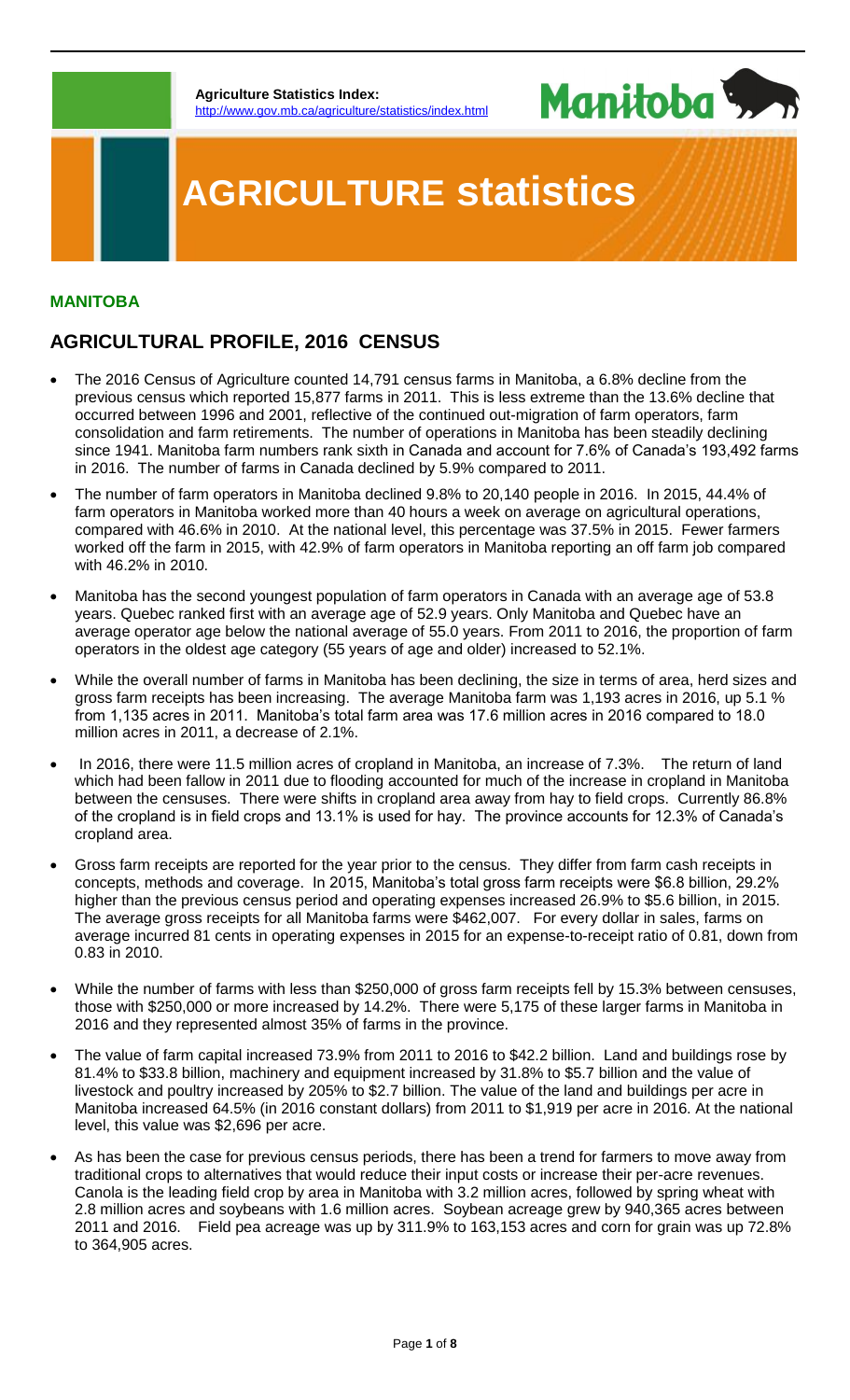- Total vegetable area in Manitoba decreased to 4,789 acres in 2016, down 7.3% from the last census, mainly due to a decrease in sweet corn area which has fallen by nearly one-third. Manitoba reported the smallest fruits, berries and nuts area in Canada at 694 acres, which is 14.0% lower than in 2011.
- The number of farms reporting organic products for sale declined by 11.8% to 161 farms in 2016. However, the proportion of farms producing organic products in Manitoba was stable from 2011 to 2016 at 1.1%. Nationally, farms producing organic products accounted for 2.2% of the total farms in 2016.
- There were 3.38 million pigs on 665 farms in 2016, up18.7% from 2011, which was the largest increase in Canada. Manitoba has the third largest number of pigs in Canada following Quebec and Ontario. Manitoba has the largest pig farms in Canada, with an average herd size of 5,087 head.
- The total inventory of 1.1 million head of cattle and calves was 8.9% lower than the previous census period. The number of farms with cattle declined 14.4% to 6,499 farms in 2016. The number of beef cattle declined 7.9% from 2011 to 636,543 head in 2016, as some producers sold stock to take advantage of higher prices and retire or shift to other types of agricultural production. There were 428,882 beef cows, down 11.5%, on 5,730 farms, down 13.9%.
- The number of farms reporting dairy cows declined by 17.4% to 399 in 2016 while the number of dairy cows declined by 6.6% to 39,083 head. Milk production increased 6.1% over this period. While there were fewer dairy cows, this was offset by increased production per animal, attributable to improved animal nutrition, genetics and production practices.
- The number of farms reporting sheep and lambs remained relatively steady at 522 farms in 2016. The sheep flock grew 43.2% to 90,423 animals in 2016. This was the largest increase in Canada and counter to the national trend, where the sheep flock declined by 4.9%.

### **Other agriculture highlights in Manitoba**

- In Manitoba, 3.5% of farms reported having renewable energy producing systems in 2015, compared with 5.3% nationally.
- In Manitoba, 22.2% of farms reported being incorporated in 2016, up from 17.6% in 2011. Nationally, incorporated farms accounted for 25.1% of all farms in 2016.
- The 2016 Census of Agriculture marked the first time farm operators were asked if farm operations had a written succession plan. In 2016, 8.1% of farms in Manitoba had a written succession plan compared with 8.4% nationally.
- In Manitoba, 35.1% farms reported using automated steering technology in 2015.
- In Manitoba, 6.1% of farms reported selling agricultural products directly to consumers in 2015.

**SOURCE:** Census of Agriculture, Statistics Canada. Website: <http://www.statcan.gc.ca/ca-ra2011/index-eng.htm>

**Manitoba Agriculture, Market Intelligence PH: (204) 945-3503 May 11, 2017**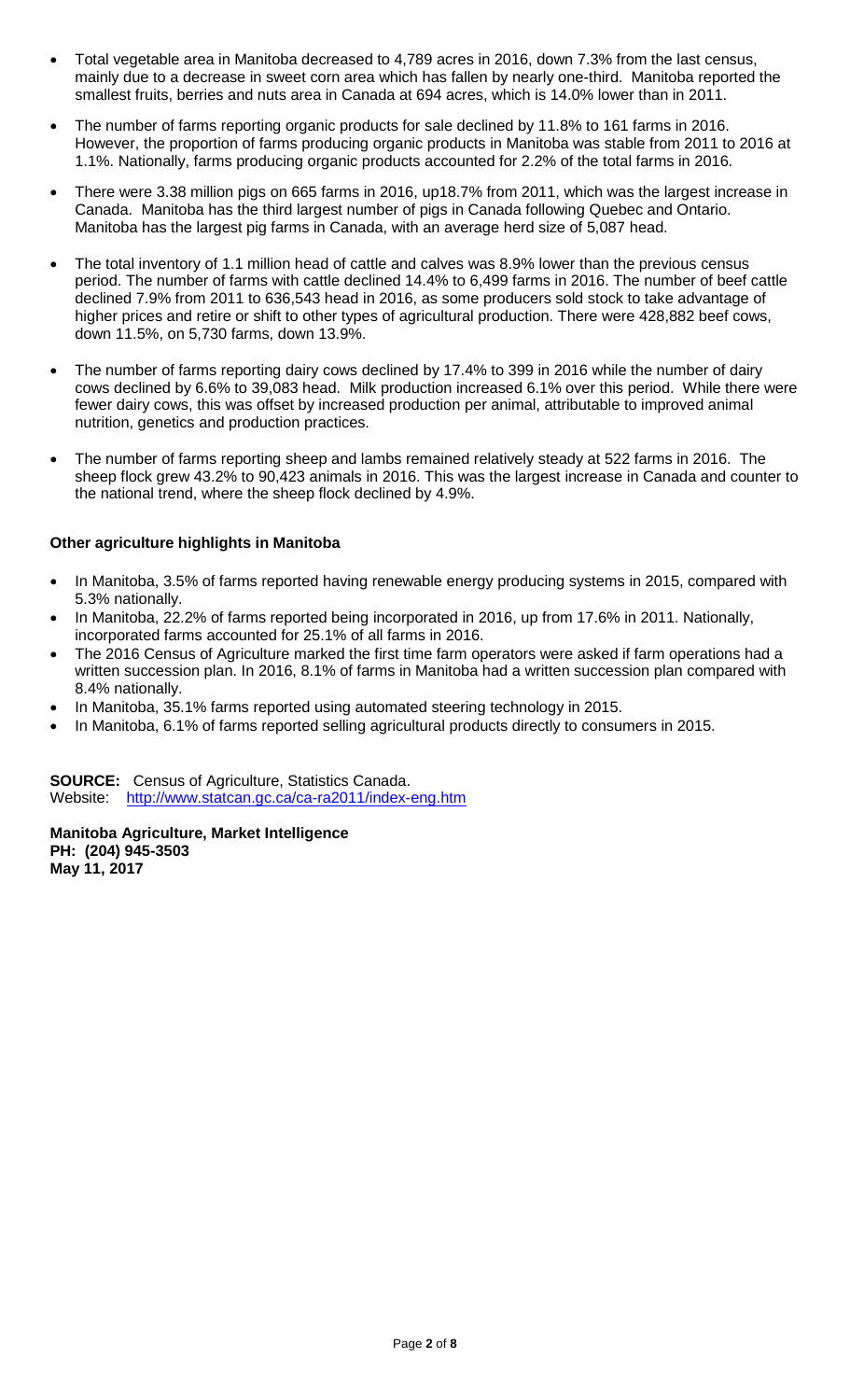| Variables <sup>1</sup>                                         | <b>Manitoba</b>              |            |                | Canada (1)    |             |        |
|----------------------------------------------------------------|------------------------------|------------|----------------|---------------|-------------|--------|
|                                                                | 2011                         | 2016       | %16/11         | 2011          | 2016        | %16/11 |
| <b>Total Farm Operators (2)</b>                                | 22,315                       | 20,140     | 90.3           | 293,925       | 271,935     | 92.5   |
| <b>Average Age of Farm Operators</b>                           | 53.1                         | 53.8       | 101.3          | 54            | 55          | 101.9  |
| <b>Total census farms</b>                                      | 15,877                       | 14,791     | 93.2           | 205,730       | 193,492     | 94.1   |
| Average size of farms                                          | 1,135                        | 1,192      | 105.0          | 778.4754192   | 820.3082918 | 105.4  |
| Total area of farms (3, 29)                                    | 18,023,472                   | 17,637,639 | 97.9           | 160, 155, 748 | 158,723,092 | 99.1   |
| Area owned                                                     | 11,895,371                   | 11,628,535 | 97.8           | 103,450,739   | 99,631,167  | 96.3   |
| Area rented, leased or crop-shared<br>from all sources:        | 7,002,339                    | 6,893,085  | 98.4           | 63,305,399    | 65,813,403  | 104.0  |
| Area leased from government                                    | 1842362                      | 1,709,553  | 92.8           | 22,081,725    | 21,209,165  | 96.0   |
| Areas rented or leased from<br>others                          | 4,932,633                    | 4,976,618  | 100.9          | 36,832,880    | 40,076,220  | 108.8  |
| Area crop shared from others                                   | 227344                       | 206,914    | 91.0           | 4,390,794     | 4,528,018   | 103.1  |
| Farms with gross farm receipts of<br>\$100,000 or more (4,5,6) | 7,282                        | 7,885      | 108.3          | 77,704        | 84,253      | 108.4  |
| <b>LAND USE (7)</b>                                            |                              | acres*     |                | acres*        |             |        |
| Land in crops (8)                                              | 10,746,290                   | 11,530,095 | 107.3          | 87,352,431    | 93,382,638  | 106.9  |
| Summerfallow (8)                                               | 236,771                      | 100,496    | 42.4           | 5,152,632     | 2,209,071   | 42.9   |
| Total pasture land                                             | 4,651,241                    | 4,305,943  | 92.6           | 50,004,207    | 47,796,714  | 95.6   |
| All other land (8,9)                                           | 3,746,876                    | 2,977,010  | 79.5           | 29,748,136    | 26,752,150  | 89.9   |
| <b>FIVE MAJOR CROPS</b>                                        |                              | acres*     |                |               | acres*      |        |
| 1) Canola                                                      | 3,288,594                    | 3,199,644  | 97.3           | 19,368,997    | 20,606,778  | 106.4  |
| 2) Spring wheat (excluding durum                               | 2,586,198                    | 2,826,735  | 109.3          | 16,866,217    | 15,693,427  | 93.0   |
| 3) Alfalfa and alfalfa mixture                                 | 1,318,478                    | 1,060,638  | 80.4           | 11,230,105    | 9,276,755   | 82.6   |
| 4)<br>Soybeans                                                 | 705,032                      | 1,645,397  | 233.4          | 3,957,772     | 5,615,864   | 141.9  |
| 5) Oats                                                        | 695,945                      | 444,086    | 63.8           | 3,761,367     | 3,159,687   | 84.0   |
| <b>LAND MANAGEMENT (10)</b>                                    |                              | acres*     |                | acres*        |             |        |
| Area irrigated (11)                                            | 70,399                       | 80,487     | 114.3          | 1,903,077     | 2,234,994   | 117.4  |
| Area applied with commercial<br>fertilizer                     | 8,529,553                    | 9,181,933  | 107.6          | 61,573,419    | 70,377,244  | 114.3  |
| Area treated with herbicides                                   | 8,731,802                    | 9,434,418  | 108.0          | 65,975,642    | 72,445,698  | 109.8  |
| Area treated with insecticides                                 | 1,203,235                    | 1,767,662  | 146.9          | 7,783,333     | 12,832,444  | 164.9  |
| Area treated with fungicides                                   | 4,014,022                    | 4,799,456  | 119.6          | 13,617,191    | 23,124,753  | 169.8  |
| Area treated with lime                                         | 57,823                       | 55,874     | 96.6           | 950,075       | 1,251,169   | 131.7  |
| Area treated with trace minerals and<br>nutrients              | 725,485                      |            | 6,840,859      |               |             |        |
| Area prepared for seeding (12):                                | 9,223,901                    | 10,300,825 | 111.7          | 73,094,003    | 81,629,253  | 111.7  |
| Area tilled retaining most of the<br>residue on surface        | 3,476,097                    | 3,983,034  | 114.6          | 17,954,616    | 19,339,204  | 107.7  |
| Area tilled incorporating most of the<br>residue into soil     | 3,530,145                    | 4,249,555  | 120.4          | 13,897,893    | 14,117,179  | 101.6  |
| Area of no-till                                                | 2,217,659                    | 2,068,236  | 93.3           | 41,241,494    | 48,172,870  | 116.8  |
| <b>LIVESTOCK AND POULTRY</b>                                   | # of animals<br># of animals |            |                |               |             |        |
| Total cattle and calves (13)                                   | 1,210,568                    | 1,102,809  | 91.1           | 12,789,965    | 12,530,730  | 98.0   |
| Total beef cows                                                | 484,727                      | 428,882    | 88.5           | 3,849,368     | 3,732,555   | 97.0   |
| Total dairy cows                                               | 41,848                       | 39,083     | 93.4           | 961,726       | 939,071     | 97.6   |
| Total sheep and lambs (14)                                     | 63,162                       | 90,423     | 143.2          | 1,108,574     | 1,054,260   | 95.1   |
| Total pigs (15)                                                | 2,850,581                    | 3,382,897  | 118.7          | 12,679,104    | 14,091,503  | 111.1  |
| Total hens and chickens (16)                                   | 8,061,629                    | 8,224,977  | 102.0          | 133,025,153   | 145,519,566 | 109.4  |
| Total turkeys (17)                                             | 722,910                      | 775,214    | 107.2          | 8,021,500     | 8,423,900   | 105.0  |
| Total horses and ponies                                        | 33,752                       | 20,662     | 61.2           | 392,340       | 291,561     | 74.3   |
| Total goats                                                    | 12,818                       | 7,256      | 56.6           | 225,461       | 230,034     | 102.0  |
| Total mink                                                     | x                            | 17278      | $\blacksquare$ | 783,185       | 550,660     | 70.3   |
| Total bison (buffalo)                                          | 14,116                       | х          |                | 125,142       | 119,314     | 95.3   |
| <b>Total rabbits</b>                                           | 3985                         | 2,050      | 51.4           | 184935        | 172,489     | 93.3   |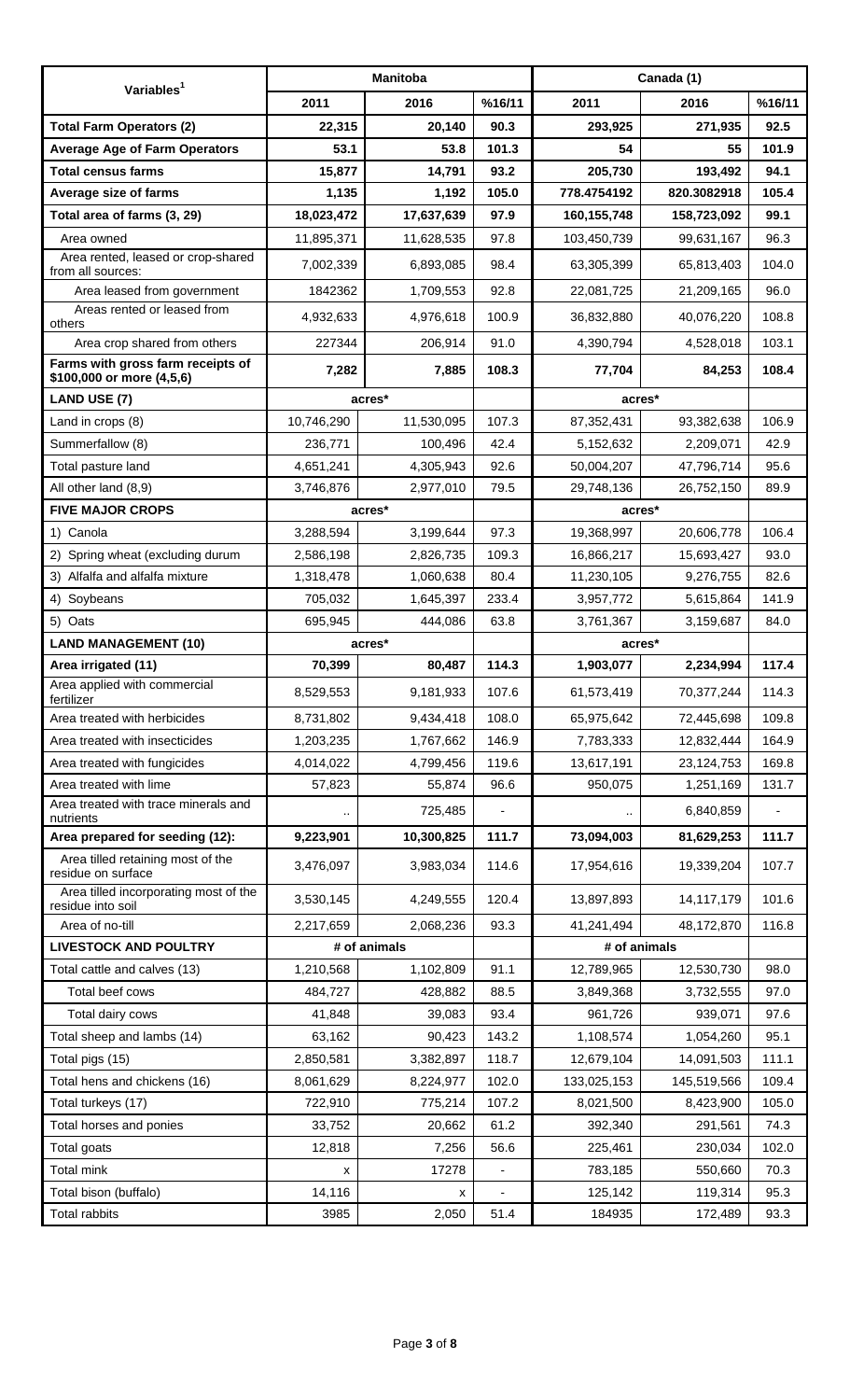| Variables $1$                                                  | <b>Manitoba</b>      |                |                          | Canada (1)           |                 |        |
|----------------------------------------------------------------|----------------------|----------------|--------------------------|----------------------|-----------------|--------|
|                                                                | 2011                 | 2016           | %16/11                   | 2011                 | 2016            | %16/11 |
| <b>RECEIPTS AND EXPENSES</b>                                   | 2010 dollars         | 2015 dollars   |                          | 2010 dollars         | 2015 dollars    |        |
| Total gross farm receipts (4,5,6)                              | 5,289,641,386        | 6,833,550,152  | 129.2                    | 51,061,935,759       | 69,367,544,142  | 135.8  |
| Average gross farm receipts                                    | 333,164              | 462,007        | 138.7                    | 248,199              | 358,503         | 144.4  |
| <b>Total operating expenses</b><br>(18, 19, 20, 21, 22, 23)    | 4,386,823,955        | 5,569,047,722  | 126.9                    | 42,191,084,542       | 57,459,558,415  | 136.2  |
| Average operating expense                                      | 276,301              | 376,516        |                          | 205,080              | 296,961         | 144.8  |
| <b>CAPITAL AND DEBT</b>                                        | 2011 dollars         | 2016 dollars   |                          | 2011 dollars         | 2016 dollars    |        |
| Total farm capital value (24, 25)                              | 24,266,120,954       | 42,191,671,388 | 173.9                    | 330,751,085,312      | 509,664,649,639 | 154.1  |
| Farm machinery & equipment                                     | 4,295,624,155        | 5,660,278,240  | 131.8                    | 41,441,794,814       | 53,869,200,662  | 130.0  |
| Livestock & poultry                                            | 1,309,889,598        | 2,685,943,884  | 205.1                    | 13, 157, 665, 567    | 27,931,304,484  | 212.3  |
| Land & buildings (26,27)                                       | 18,660,607,201       | 33,845,449,264 | 181.4                    | 276,151,624,931      | 427,864,144,493 | 154.9  |
| Average capital value                                          | 1,528,382            | 2,852,523      | 186.6                    | 1,607,695            | 2,634,035       | 163.8  |
| <b>Total census farms</b>                                      | 15,877               | 14,791         | 93.2                     | 205,730              | 193,492         | 94.1   |
| Farms with gross farm receipts of<br>\$100,000 or more (4,5,6) | 7,282                | 7,885          | 108.3                    | 77,704               | 84,253          | 108.4  |
| Farms by operating arrangements<br>$(28)$ :                    |                      |                |                          |                      |                 |        |
| Sole proprietorship                                            | 9,041                | 8,030          | 88.8                     | 114,006              | 100,061         | 87.8   |
| Partnership arrangements                                       | 3,982                | 3,409          | 85.6                     | 50,335               | 44,237          | 87.9   |
| Corporate farms:                                               |                      |                |                          |                      |                 |        |
| Family                                                         | 2,490                | 3,084          | 123.9                    | 35,749               | 43,457          | 121.6  |
| Other                                                          | 307                  | 206            | 67.1                     | 4,965                | 5,135           | 103.4  |
| Other farms (institutions, etc.)                               | 57                   | 62             | 108.8                    | 675                  | 602             | 89.2   |
| Farms by tenure (29):                                          |                      |                |                          |                      |                 |        |
| Area owned                                                     | 15,278               | 13,986         | 91.5                     | 197,227              | 182,818         | 92.7   |
| Area rented, leased or crop-shared<br>from all sources:        | 9,843                | 9,347          | 95.0                     | 97,939               | 94,877          | 96.9   |
| Area leased from government                                    | 1,909                | 1,692          | 88.6                     | 17,591               | 15,954          | 90.7   |
| Areas rented/leased from others                                | 7,210                | 6,959          | 96.5                     | 69,737               | 67,924          | 97.4   |
| Area crop shared from others                                   | 724                  | 696            | 96.1                     | 10,611               | 10,999          | 103.7  |
| <b>Farms reporting technologies</b><br>used on the operation:  |                      |                |                          |                      |                 |        |
| Computers/laptops for farm<br>management (30)                  | $\cdot$ .            | 8,762          | $\overline{\phantom{a}}$ |                      | 108,655         |        |
| Smartphones/tablets for farm<br>management (30)                | $\cdot$ .            | 6920           | ÷                        |                      | 83071           |        |
| Automated steering (auto-steer)                                | $\cdot$ .            | 5192           | $\overline{\phantom{a}}$ | $\ddot{\phantom{0}}$ | 39708           |        |
| GPS technology                                                 | $\cdot$ .            | 6204           | $\overline{\phantom{a}}$ | .,                   | 58166           |        |
| GIS mapping (e.g., soil mapping)                               | $\cdot$ .            | 1482           | ÷,                       |                      | 15801           |        |
| Greenhouse automation                                          | $\cdot$ .            | 59             | ä,                       | $\ddot{\phantom{0}}$ | 1,579           |        |
| Robotic milking                                                | $\cdot$ .            | 64             | $\overline{\phantom{a}}$ | .,                   | 1,063           |        |
| Automated environmental controls<br>for animal housing         | $\cdot$ .            | 521            | ٠                        |                      | 8695            |        |
| Automated animal feeding                                       | $\cdot$ .            | 570            | ÷                        |                      | 9405            |        |
| Other technologies                                             | $\ddot{\phantom{a}}$ | 91             | ä,                       |                      | 1185            |        |
| Farms reporting renewable energy<br>producing system (31):     | $\sim$               | 524            | ۰                        | ٠.                   | 10,185          |        |
| Solar panels                                                   | $\cdot$ .            | 451            | ä,                       | .,                   | 8658            |        |
| Wind turbines                                                  | $\cdot$ .            | 56             | $\overline{\phantom{a}}$ |                      | 1597            |        |
| Anaerobic biodigester (biogas or<br>methane)                   | $\cdot$ .            | $\overline{c}$ | ٠                        |                      | 63              |        |
| Biodiesel production systems                                   | $\cdot$ .            | $\overline{c}$ | ٠                        | $\ddot{\phantom{0}}$ | 16              |        |
| Geothermal electric power<br>generator                         | $\cdot$ .            | 0              | $\overline{a}$           |                      | 0               |        |
| Hydro electric power generator                                 | $\cdot$ .            | 0              | ÷,                       | .,                   | 60              |        |
| Other renewable energy producing<br>systems                    | $\cdot$ .            | 52             |                          |                      | 518             |        |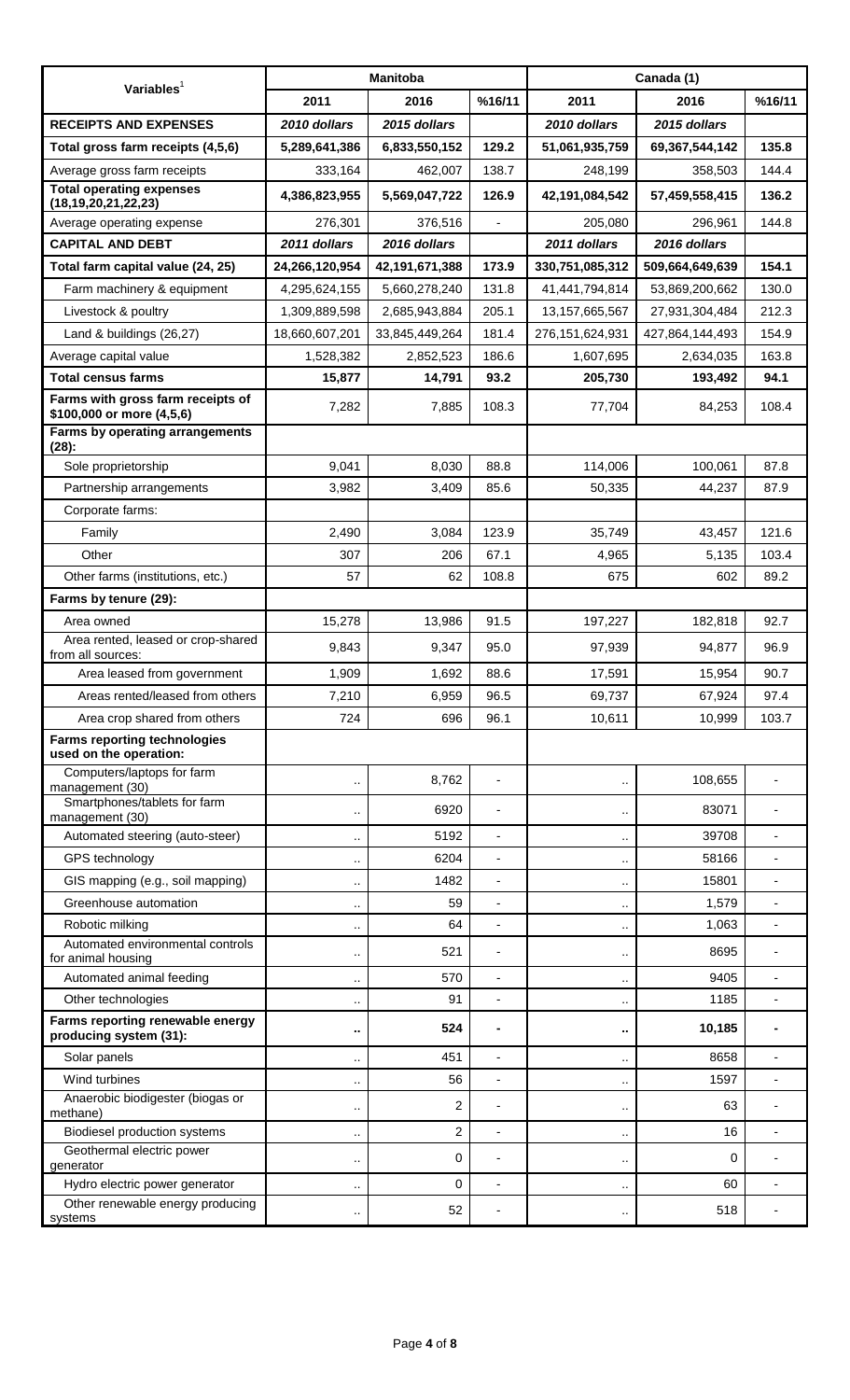| Variables $1$                                                    | <b>Manitoba</b>      |        |        | Canada (1)           |         |        |
|------------------------------------------------------------------|----------------------|--------|--------|----------------------|---------|--------|
|                                                                  | 2011                 | 2016   | %16/11 | 2011                 | 2016    | %16/11 |
| All farms reporting by type (32,33):                             | 15,877               | 14,791 | 93.2   | 205,730              | 193,492 | 94.1   |
| Cattle ranching and farming                                      | 4,485                | 4,128  | 92.0   | 49,613               | 46,538  | 93.8   |
| Hog and pig farming                                              | 318                  | 262    | 82.4   | 3,470                | 3,305   | 95.2   |
| Poultry and egg production                                       | 253                  | 250    | 98.8   | 4,484                | 4,903   | 109.3  |
| Sheep and goat farming                                           | 196                  | 174    | 88.8   | 3,924                | 3,056   | 77.9   |
| Other animal production                                          | 1,387                | 1,175  | 84.7   | 24,124               | 19,792  | 82.0   |
| Oilseeds and grain farming                                       | 6,618                | 6,703  | 101.3  | 61,692               | 63,628  | 103.1  |
| Vegetable and melon farming                                      | 189                  | 196    | 103.7  | 4,822                | 5,514   | 114.4  |
| Fruit and tree nut farming                                       | 94                   | 75     | 79.8   | 8,253                | 7,845   | 95.1   |
| Greenhouse, nursery and<br>floriculture production               | 259                  | 192    | 74.1   | 7,946                | 6,449   | 81.2   |
| Other crop farming                                               | 2,078                | 1,636  | 78.7   | 37,402               | 32,462  | 86.8   |
| Farms reporting direct selling to<br>consumers (34):             |                      | 900    |        | ٠.                   | 24,510  |        |
| Farms reporting unprocessed<br>agricultural products sold        | $\ddot{\phantom{0}}$ | 876    |        | ٠.                   | 23543   |        |
| Farms reporting value-added<br>products sold                     | $\ddot{\phantom{0}}$ | 97     |        | $\ddotsc$            | 3538    |        |
| Farms reporting using farm gate<br>sales, stands, kiosks, U-pick |                      | 804    |        | $\ddot{\phantom{0}}$ | 21921   |        |
| Farms reporting using farmers'<br>markets                        | $\ddot{\phantom{0}}$ | 175    |        | ٠.                   | 5397    |        |
| Farms reporting using Community<br>Supported Agriculture (CSA)   | $\ddot{\phantom{0}}$ | 34     |        |                      | 1,272   |        |
| Farms reporting using other<br>methods                           |                      | 26     |        | $\ddot{\phantom{0}}$ | 939     |        |
| Farms reporting horticulture and<br>organic production (35):     |                      |        |        |                      |         |        |
| Organic products                                                 | 180                  | 161    | 89.4   | 4,120                | 4,289   | 104.1  |
| Certified organic products                                       | 169                  | 142    | 84.0   | 3,713                | 3,663   | 98.7   |
| Greenhouse area under glass,<br>plastic or other protection      | 187                  | 166    | 88.8   | 4,976                | 4,641   | 93.3   |
| Mushrooms                                                        | 3                    | 1      | 33.3   | 189                  | 305     | 161.4  |
| Nursery products                                                 | 99                   | 80     | 80.8   | 3,438                | 2,780   | 80.9   |
| Sod                                                              | 15                   | 13     | 86.7   | 375                  | 265     | 70.7   |
| Christmas trees                                                  | 60                   | 39     | 65.0   | 2,381                | 1,872   | 78.6   |
| Farms reporting application of<br>(10):                          |                      |        |        |                      |         |        |
| Irrigation (11)                                                  | 223                  | 276    | 123.8  | 14,816               | 16,549  | 111.7  |
| Herbicides                                                       | 8,534                | 8,443  | 98.9   | 96,724               | 95,765  | 99.0   |
| Insecticides                                                     | 1,804                | 2,710  | 150.2  | 21,913               | 29,381  | 134.1  |
| Fungicides                                                       | 4,172                | 4,607  | 110.4  | 25,669               | 34,767  | 135.4  |
| Commercial fertilizer                                            | 8,546                | 8,687  | 101.6  | 99,599               | 98,650  | 99.0   |
| Lime                                                             | 110                  | 99     | 90.0   | 11,470               | 12,251  | 106.8  |
| Trace minerals and nutrients                                     |                      | 767    |        |                      | 14,928  |        |
| <b>Farms reporting manure</b><br>applications (36):              | 8,594                | 4,299  | 50.0   | 113,082              | 66,227  | 58.6   |
| Solid spreader (37)                                              | 4,770                | 3,960  | 83.0   | 66,652               | 62,398  | 93.6   |
| Liquid spreader (surface)                                        | 201                  | 154    | 76.6   | 9,612                | 9,708   | 101.0  |
| Liquid spreader (injected)                                       | 652                  | 639    | 98.0   | 9,312                | 9,162   | 98.4   |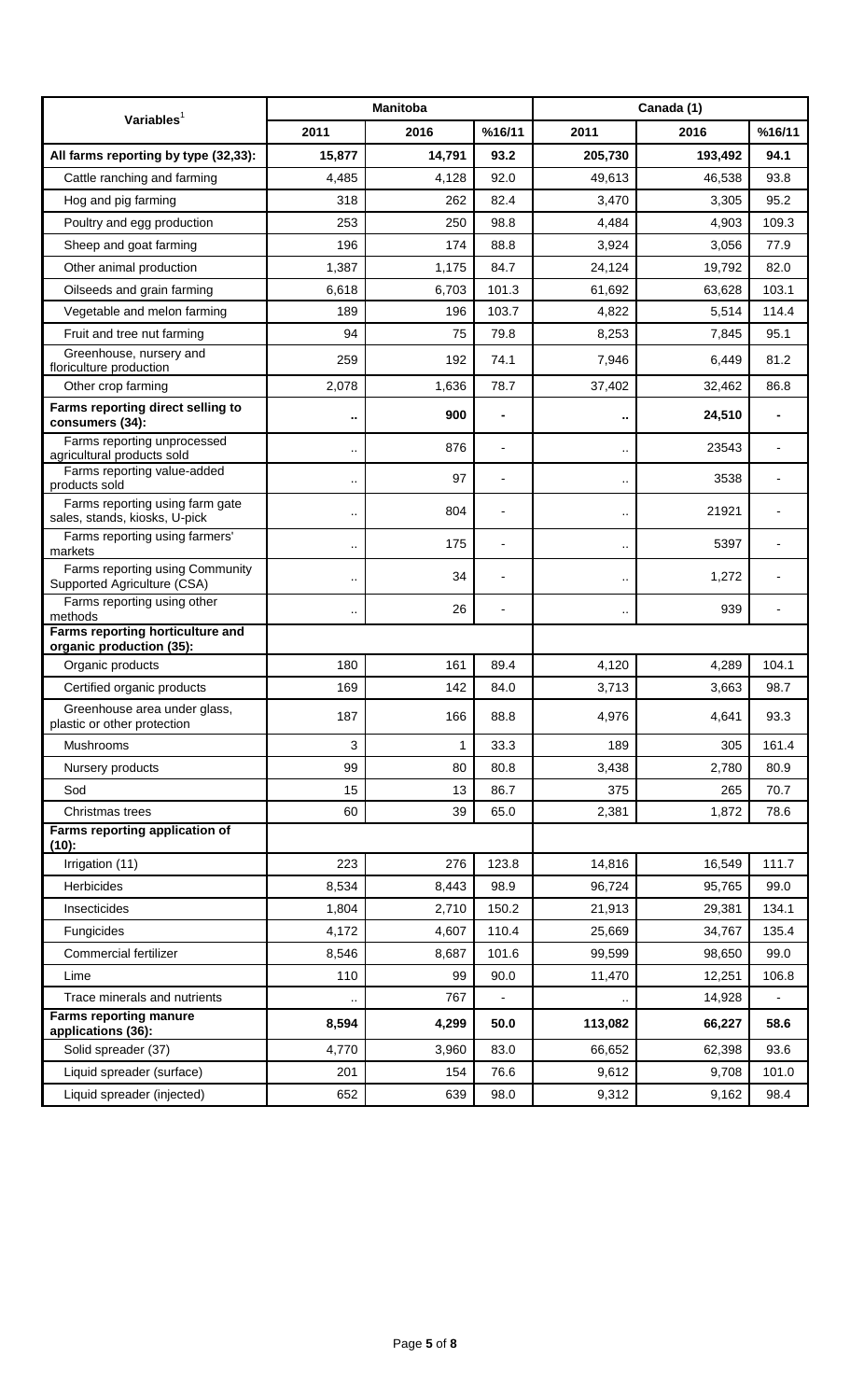### MANITOBA FARMS AND AVERAGE FARM SIZE 1881-2016



Source: Statistics Canada

Manitoba Agriculture, Market Intelligence

#### **NUMBER OF MANITOBA FARMS CLASSIFIED BY TOTAL GROSS FARM RECEIPTS (4,5,6)**

| <b>Classifications by Total</b>  | 2016            |            | 2011            |            | 2006                     |            |
|----------------------------------|-----------------|------------|-----------------|------------|--------------------------|------------|
| <b>Gross Farm Receipts</b>       | # of Farms      | % of Total | # of Farms      | % of Total | # of Farms               | % of Total |
| under \$10,000                   | 1,916           | 13%        | 2.716           | 17%        | 3,426                    | 18%        |
| $$10,000 - $24,999$              | 1,585           | 11%        | 1,971           | 12%        | 2,779                    | 15%        |
| \$25,000 - \$49,999              | 1,547           | 10%        | 1,845           | 12%        | 2,516                    | 13%        |
| \$50,000 - \$99,999              | 1,858           | 13%        | 2,063           | 13%        | 2,813                    | 15%        |
| \$100,000 - \$249,999            | 2,710           | 18%        | 2,753           | 17%        | 3,875                    | 20%        |
| \$250,000 - \$499,999            | 2,032           | 14%        | 2,039           | 13%        | 2,058                    | 11%        |
| \$500,000 - \$999,999            | 1,626           | 11%        | 1,426           | 9%         | 1,587                    | 8%         |
| \$1,000,000 - \$1,999,999        | 959             | 6%         | 676             | 4%         | $\overline{\phantom{a}}$ |            |
| \$2,000,000 and over             | 558             | 4%         | 388             | 2%         |                          |            |
| Total # farms                    | 14,791          | 100%       | 15,877          | 100%       | 19,054                   | 100%       |
| <b>Total Gross Farm Receipts</b> | \$6,833,550,152 |            | \$5,289,641,386 |            | \$4,073,912,291          |            |

Data are reported on Census Day or for the preceding calendar or fiscal year.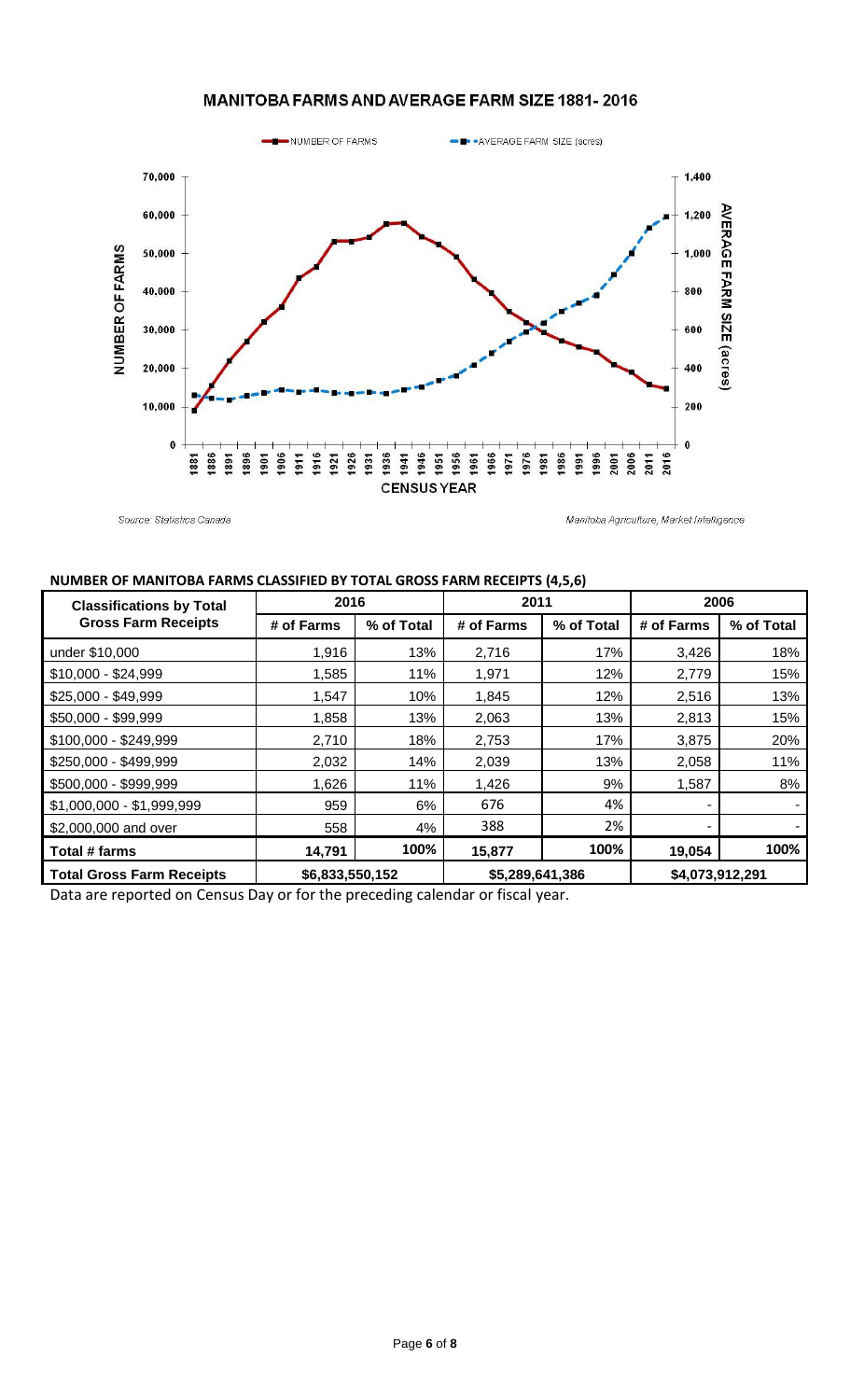- Land area is reported in acres (ac). One acre equals 0.40469 hectares or 1.18 arpents.
- X suppressed to meet the confidentiality requirements of the Statistics Act
- not available for a specific reference period
- 0 true zero or a value rounded to zero

#### **General Notes**

The nine-digit geographic code at the end of the geographic names comprises two digits for the province, two for the census agricultural region, two for the census division and three for the census consolidated subdivision.

Due to confidentiality constraints, the data for one or more geographic areas having very few farms may be combined with the data from another census consolidated subdivision or census division. For the names of the geographic areas amalgamated access Geographic area amalgamations.

There are significant refinements in the geographic assignment of agricultural operations and changes in census consolidated subdivision boundaries between censuses. These assignment and boundary changes mean that caution should be taken when comparing the data between censuses. This effect is particularly pronounced when comparing 2016 Census of Agriculture data to previous census data in Prince Edward Island, Quebec and the Northwest Territories.

Census agricultural regions are composed of groups of adjacent census divisions. Prior to 2016, in Saskatchewan, census agricultural regions were made up of groups of census consolidated subdivisions, but these groups did not necessarily respect census division boundaries.

| Note(s):         |                                                                                                                                                                                                                                                                                                                                                                                                                                                            |
|------------------|------------------------------------------------------------------------------------------------------------------------------------------------------------------------------------------------------------------------------------------------------------------------------------------------------------------------------------------------------------------------------------------------------------------------------------------------------------|
| $\mathbf{1}$     | The Yukon Territory, Northwest Territories and Nunavut are not included in Canada totals.                                                                                                                                                                                                                                                                                                                                                                  |
| $\overline{2}$   | Operators. Up to three operators can be reported per farm. This is a count of distinct operators; hence, operators<br>of two or more separate farms are included only once in the total.                                                                                                                                                                                                                                                                   |
| $\mathbf{3}$     | Total area. Total farm area is the difference between the sum of all land tenures minus "Total area used by<br>others." The "number of farms reporting" does not equal the sum of the parts because farms reporting more than<br>one category (or activity) are only counted once.                                                                                                                                                                         |
| $\overline{4}$   | Farms classified by total gross farm receipts. In 2011, gross farm receipts and some operating expenses are<br>understated at the aggregate level due to the increase in contractual arrangements (e.g., contract feeding),<br>custom work performed by non-farmers, and the involvement in primary agriculture of large non-farm corporations<br>such as food processors, meatpacking plants and others.                                                  |
| $\overline{5}$   | Farms classified by total gross farm receipts. Comparisons of the Census of Agriculture data with other Statistics<br>Canada sources such as the Taxation Data Program (TDP), the Farm Financial Survey (FFS) and the Agriculture<br>Economic Statistics (AES) series are affected by differences in concepts, methods and coverage. The combined<br>effect of these differences may result in substantial discrepancies in level estimates and in trends. |
| $\,6$            | Farms classified by total gross farm receipts. All dollar values are based on the current dollar of the reference<br>year.                                                                                                                                                                                                                                                                                                                                 |
| $\overline{7}$   | Land use. Due to data processing changes, caution should be taken when comparing 2016 Census of Agriculture<br>data with previous censuses for land use and tenure in British Columbia.                                                                                                                                                                                                                                                                    |
| 8                | Land in crops, summerfallow and all other land. In 2011, in Alberta, Saskatchewan, and Manitoba, land that was<br>reported as "too wet to seed" has been classified as "other land" instead of cropland or summerfallow.                                                                                                                                                                                                                                   |
| $\boldsymbol{9}$ | All other land. In 2016 and 2011, in Nova Scotia the area in "Christmas tree area, woodlands and wetlands" is<br>higher than in previous censuses, partly due to the inclusion of integrated agricultural-forestry operations.                                                                                                                                                                                                                             |
| 10               | Land management. As in previous censuses, the area of land on which herbicides, insecticides and fungicides<br>were applied is under-reported.                                                                                                                                                                                                                                                                                                             |
| 11               | Area irrigated. In 2011, the "number of farms reporting" does not equal the sum of the parts because farms<br>reporting more than one category (or activity) are only counted once.                                                                                                                                                                                                                                                                        |
| 12               | Area prepared for seeding. The "number of farms reporting" does not equal the sum of the parts because farms<br>reporting more than one category (or activity) are only counted once.                                                                                                                                                                                                                                                                      |
| 13               | Total cattle and calves. "Total cattle and calves" includes "Calves under 1 year," "Steers 1 year and over,"<br>"Heifers for slaughter or feeding," "Heifers for beef herd replacement," "Heifers for dairy herd replacement," "Beef<br>cows," "Dairy cows" and "Bulls 1 year and over". The "number of farms reporting" does not equal the sum of the<br>parts because farms reporting more than one category (or activity) are only counted once.        |
| 14               | Total sheep and lambs. "Total sheep and lambs" includes "Rams," "Ewes" and "Lambs". The "number of farms<br>reporting" does not equal the sum of the parts because farms reporting more than one category (or activity) are<br>only counted once.                                                                                                                                                                                                          |
| 15               | Total pigs. "Total pigs" includes "Boars," "Sows and gilts for breeding," "Nursing pigs", "weaner pigs" and "Grower<br>and finishing pigs". The "number of farms reporting" does not equal the sum of the parts because farms reporting<br>more than one category (or activity) are only counted once.                                                                                                                                                     |
| 16               | Total hens and chickens. "Total hens and chickens" includes "Broilers, roasters and Cornish," "Pullets under 19<br>weeks intended for laying" and "Laying hens 19 weeks and over". The "number of farms reporting" does not equal<br>the sum of the parts because farms reporting more than one category (or activity) are only counted once.                                                                                                              |
| 17               | Turkeys. Turkey inventories reflect the total number of birds on Census Day and should be used with caution.<br>Poultry inventories will fluctuate because barns that were empty on Census Day had no inventories to report.<br>Users are advised to use the annual production data as a more accurate reflection of changes in these<br>agricultural sectors over time.                                                                                   |